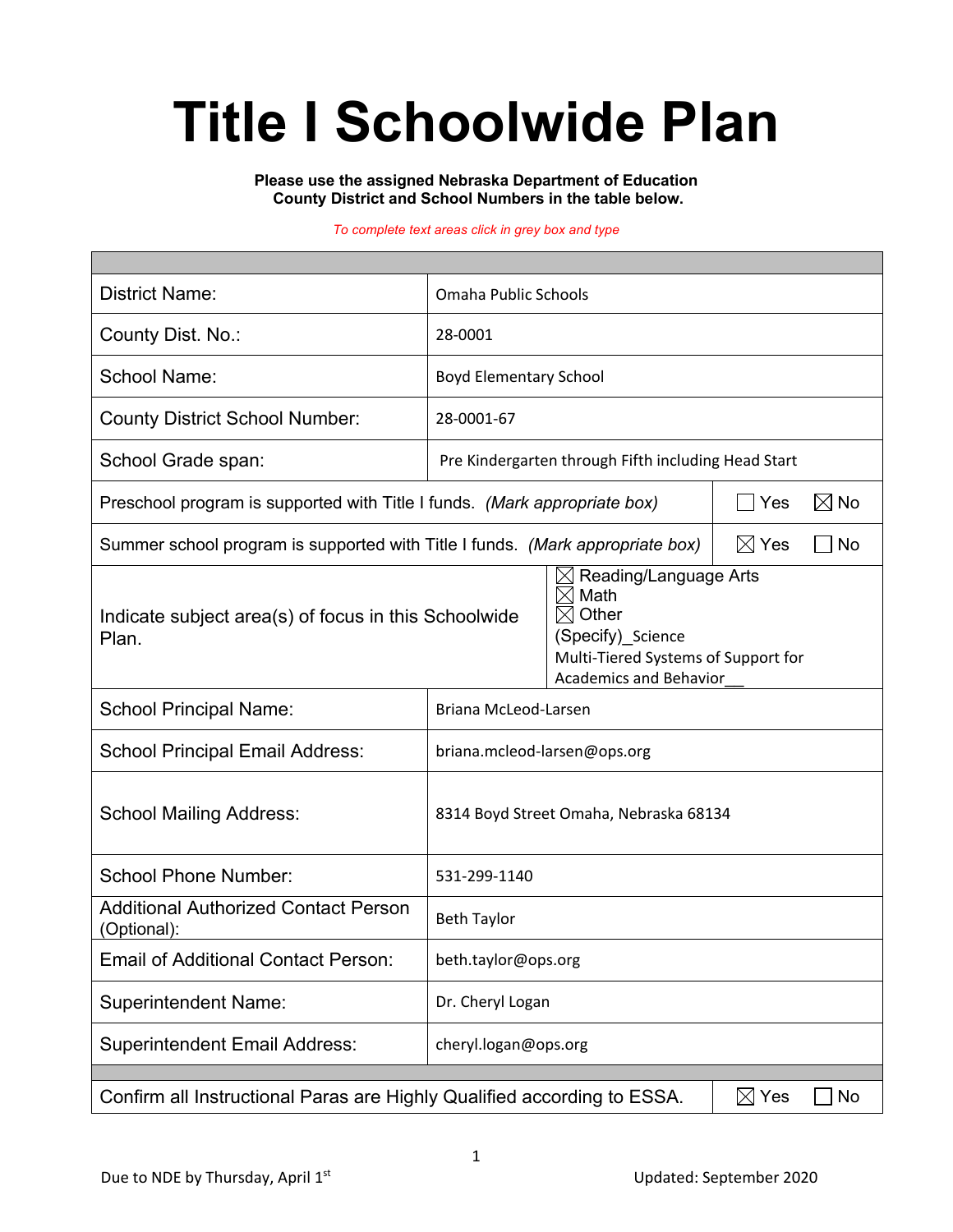| Confirm Schoolwide Plan will be available to the School District, Parents<br>and the Public.  |                 |  |                                           |                                     | Yes     | No. |  |  |
|-----------------------------------------------------------------------------------------------|-----------------|--|-------------------------------------------|-------------------------------------|---------|-----|--|--|
|                                                                                               |                 |  |                                           |                                     |         |     |  |  |
| Names of Planning Team<br>(include staff, parents & at least one student if Secondary School) |                 |  | Titles of those on Planning Team          |                                     |         |     |  |  |
|                                                                                               |                 |  | Parent                                    |                                     |         |     |  |  |
| Callie Brockman                                                                               |                 |  |                                           | Administrator                       |         |     |  |  |
| Briana McLeod-Larsen                                                                          |                 |  |                                           |                                     |         |     |  |  |
| <b>Beth Taylor</b>                                                                            |                 |  |                                           | <b>Instructional Facilitator</b>    |         |     |  |  |
| Gretchen Wheeler                                                                              |                 |  |                                           | <b>School Counselor</b>             |         |     |  |  |
| Daniel Chipps                                                                                 |                 |  |                                           | <b>School Support Liaison</b>       |         |     |  |  |
|                                                                                               | Callie Brockman |  |                                           |                                     | Parent  |     |  |  |
| <b>Ashley Watkins</b>                                                                         |                 |  |                                           | Parent                              |         |     |  |  |
| Lisa Conklin                                                                                  |                 |  |                                           | Parent                              |         |     |  |  |
|                                                                                               | Monica West     |  |                                           |                                     | Teacher |     |  |  |
|                                                                                               | Shay Hanson     |  |                                           |                                     | Teacher |     |  |  |
| <b>Tracy Froien</b>                                                                           |                 |  |                                           | Teacher                             |         |     |  |  |
|                                                                                               |                 |  |                                           |                                     |         |     |  |  |
| <b>School Information</b><br>(As of the last Friday in September)                             |                 |  |                                           |                                     |         |     |  |  |
| Enrollment: 467<br>Average Class Size: 21                                                     |                 |  | Number of Certified Instruction Staff: 34 |                                     |         |     |  |  |
| Race and Ethnicity Percentages                                                                |                 |  |                                           |                                     |         |     |  |  |
| White: 22.9 %<br>Hispanic: 9.6 %                                                              |                 |  |                                           | Asian: 23.8 %                       |         |     |  |  |
| Black/African American: 33.4 %                                                                |                 |  |                                           | American Indian/Alaskan Native: 0 % |         |     |  |  |
| Native Hawaiian or Other Pacific Islander: 0 %                                                |                 |  |                                           | Two or More Races: 10.3 %           |         |     |  |  |
| Other Demographics Percentages (may be found on NEP https://nep.education.ne.gov/)            |                 |  |                                           |                                     |         |     |  |  |
| Poverty: 74.5 %<br>English Learner: 27.6 %<br>Mobility: $14.3\%$                              |                 |  |                                           |                                     |         |     |  |  |

| Assessments used in the Comprehensive Needs Assessment<br>(ie. NSCAS, MAP, ITBS, AIMS web, DIBELS, CAT etc.) |                    |  |  |  |
|--------------------------------------------------------------------------------------------------------------|--------------------|--|--|--|
| ELPA-21                                                                                                      | <b>Phonics K-3</b> |  |  |  |
| <b>MAP Fall &amp; Spring</b>                                                                                 | <b>Amira K-2</b>   |  |  |  |
| <b>Mathematics Common Assessments</b>                                                                        |                    |  |  |  |
| <b>Reading Common Assessments</b>                                                                            |                    |  |  |  |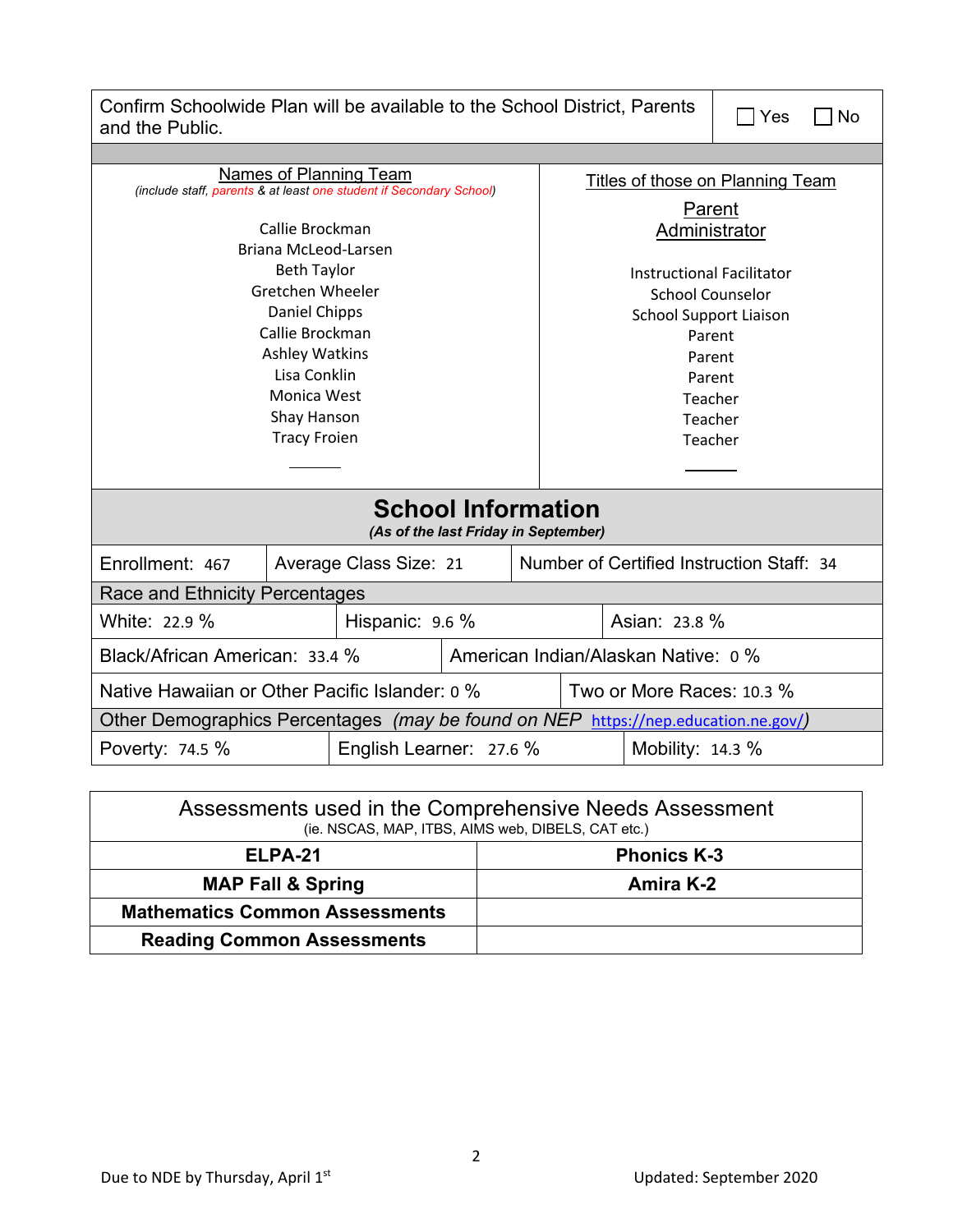## *Please write a narrative in each box below to correspond to the Rating Rubric.*

*Place documentation in corresponding folder on flash drive to support the narrative.*

#### **1. Comprehensive Needs Assessment**

**1.1** *Please provide a narrative below describing how data was used from a comprehensive needs assessment of the entire school to identify the needs of all children, particularly those who are failing, or are at-risk of failing to meet State academic standards, and how this analysis was used to plan curriculum, instruction and assessment decisions.* Boyd Elementary instruction is Data Informed. Formative and summative data is interpreted throughout the school day and school year. We rely upon Summative Data to establish our whole school goals. Examples of year-long summative data are: 1. Measures of Academic Progress (MAP) a computerized adaptive norm-referenced assessment SMART (Specific, Measurable, Attainable, Relevant, Timebound) goals are developed based on the prior year's results. Specific MAP Goals are as follows: Math 44.5% at or above the grade level norm 49.1% of students will meet or exceed their projected growth goal Reading 50% at or above the grade level norm 51% of students will meet or exceed their projected growth goal Students attending in person learning on the 3/2 Family Model participated in the Fall MAP test in September. In January 2021 teachers analyze the data provided from the MAP test. The Class Report, Student Profile Report, Learning Continuum, Achievement Status and Growth Summary with Quadrant Chart Report, Achievement Status and Growth Projection Summary and the Student Progress Report assist us identifying our areas of strength, the areas our students need more assistance. Through the data we are able to determine which students will benefit from targeted small group instruction either to bring the student to proficiency if below the grade level norm or to enrich student learning because a student has surpassed the grade level norm. In addition, data is analyzed to ensure the Tier 1 Instruction prepares students for upcoming assessments. An evolution cycle has been developed by our school for progress monitoring and continued improvement. The cycle includes the following rotation: Assessment Results/Student Work Samples --> Develop and Deliver Professional Development to Increase Teacher Capacity --> Instructional Coaching to Measure Fidelity and Provide Teacher Feedback --> Assessment Results/Student Work Samples --> Develop and Deliver Professional Development to Increase Teacher Capacity Based on Assessment Results/Student Work Samples -->

Instructional Coaching to Measure Fidelity to Provide Teacher Feedback and the cycle continually repeats itself.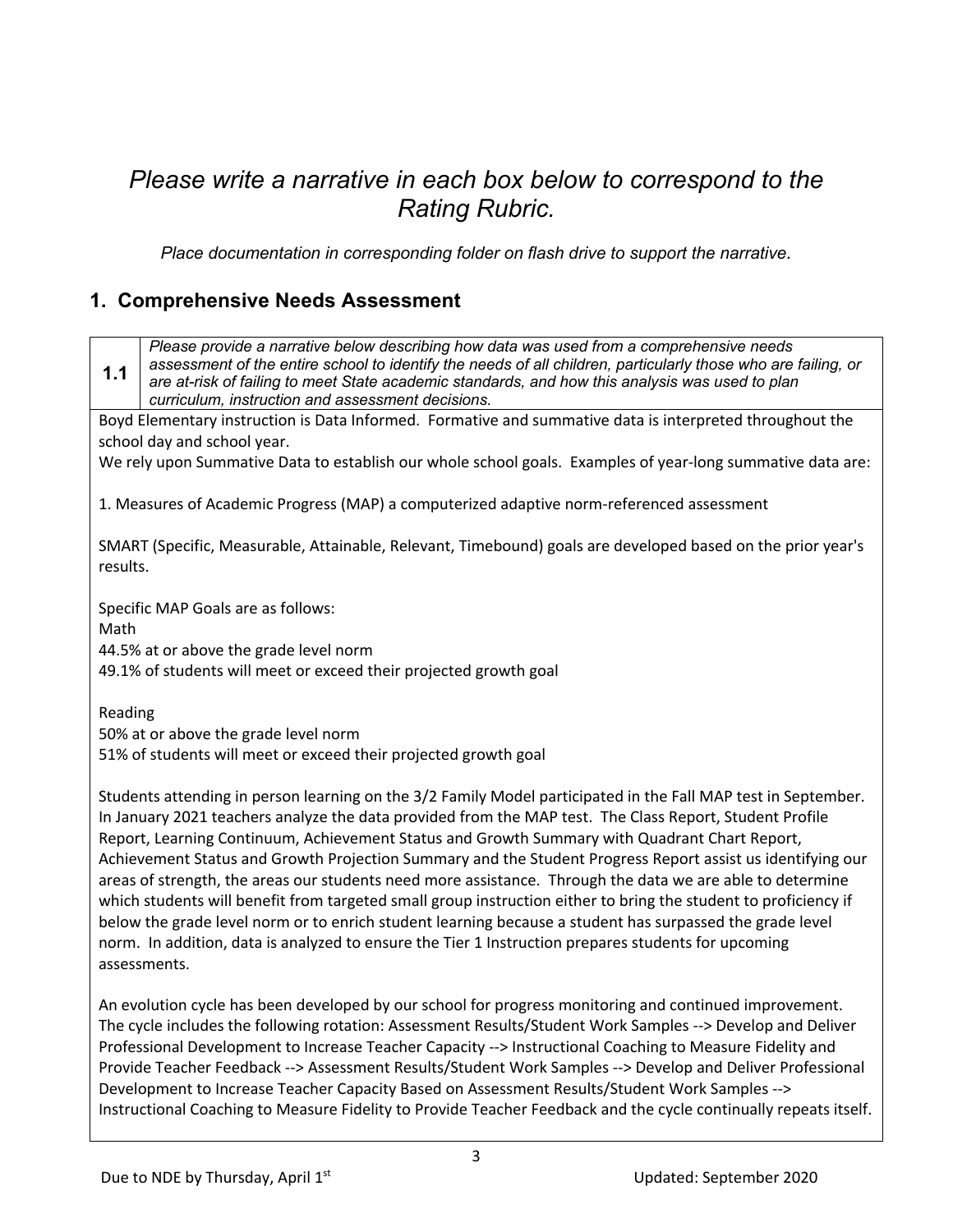The evoluction cycle is driven by the following data pieces: Readers Notebooks Common Assessements in Math and ELA Running Records Instructional Coaching Trends of Whole and Small Group Instruction Student Work and Assessment Results

Students that are identified as at-risk of failing are supported through the following processes: Student Assistance Team Meetings Evaluation for Special Education Services Leveled Literacy Intervention Scheduled within co-taught classrooms Selected to attend Summer School Selected to participate in tutoring Small Group Instruction

**1.2** *Please provide a narrative below describing how information from parents and community was gathered to identify the needs of the school. Provide supporting documentation in the corresponding folder.* There are many ways that we gather information from our parents and community to identify the needs of the school. First, our school and staff are warm and welcoming. When a parent has a concern the "door"is open for them to share with us informally whether that be email, TEAMS or Zoom, or a telephone call or during a parent teacher conference. The Omaha Public Schools Climate Survey allows us to collect perception data to identify needs of the school community. The school principal interviews staff and students at the end of the school year asking, "What is one thing you think I should know? What makes you proud to be a Boyd Beaver? What is going well?" Microsoft Forms is an Office 365 tool that allows us to reach out to our families to get individual responses to our questions.

**1.3** *Please provide a narrative below describing the on-going improvement efforts, which should support the Continuous School Improvement Plan. Provide supporting documentation in the corresponding folder.* An evolution cycle has been developed by our school for progress monitoring and continued improvement. The cycle includes the following rotation: Assessment Results/Student Work Samples --> Develop and Deliver Professional Development to Increase Teacher Capacity --> Instructional Coaching to Measure Fidelity and Provide Teacher Feedback --> Assessment Results/Student Work Samples --> Develop and Deliver Professional Development to Increase Teacher Capacity Based on Assessment Results/Student Work Samples --> Instructional Coaching to Measure Fidelity to Provide Teacher Feedback and the cycle continually repeats itself.

The evolution cycle is driven by the following data pieces: Readers Notebooks Common Assessements in Math and ELA Running Records Instructional Coaching Trends of Whole and Small Group Instruction Student Work and Assessment Results

Students that are identified as at-risk of failing are supported through the following processes: Student Assistance Team Meetings Evaluation for Special Education Services Leveled Literacy Intervention Scheduled within co-taught classrooms Selected to attend Summer School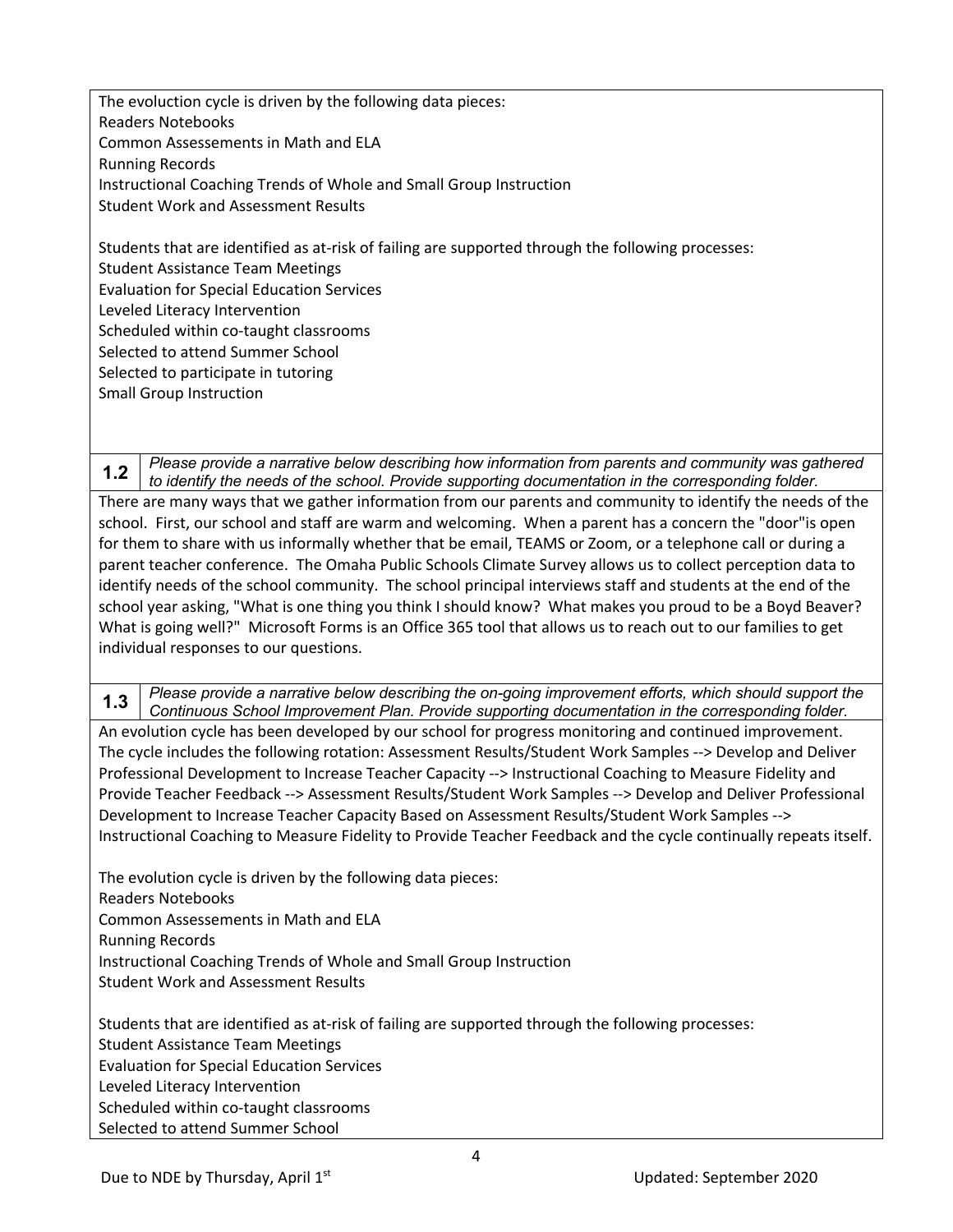#### **2. Schoolwide reform strategies**

**2.1** *Please provide a narrative below describing the additional assistance provided for students at risk of not meeting the challenging state academic standards. Provide supporting documentation in the corresponding folder.* Students that are identified as at-risk of failing are supported through the following processes: Student Assistance Team Meetings Evaluation for Special Education Services Scheduled within co-taught classrooms Selected to attend Summer School Selected to participate in tutoring Small Group Instruction Matching families to resources outside of school that address a myriad of needs a student, or their family, may have (counseling, housing, medication, clothing, food, etc) Kindergarten classrooms have full-time paraeducator support

#### **3. High quality and ongoing professional development**

**3.1** *Please provide a narrative below describing the professional development and other activities provided to improve instructional effectiveness and use of academic data to guide instruction. Provide supporting documentation in the corresponding folder.* An evolution cycle has been developed by our school for progress monitoring and continued improvement. The cycle includes the following rotation: Assessment Results/Student Work Samples --> Develop and Deliver Professional Development to Increase Teacher Capacity --> Instructional Coaching to Measure Fidelity and Provide Teacher Feedback --> Assessment Results/Student Work Samples --> Develop and Deliver Professional Development to Increase Teacher Capacity Based on Assessment Results/Student Work Samples --> Instructional Coaching to Measure Fidelity to Provide Teacher Feedback and the cycle continually repeats itself. The evolution cycle is driven by the following data pieces: Readers Notebooks Common Assessements in Math and ELA Running Records Instructional Coaching Trends of Whole and Small Group Instruction Student Work and Assessment Results Students that are identified as at-risk of failing are supported through the following processes: Student Assistance Team Meetings Evaluation for Special Education Services Leveled Literacy Intervention Scheduled within co-taught classrooms Selected to attend Summer School Selected to participate in tutoring Small Group Instruction

#### **4. Strategies to increase parent and family engagement**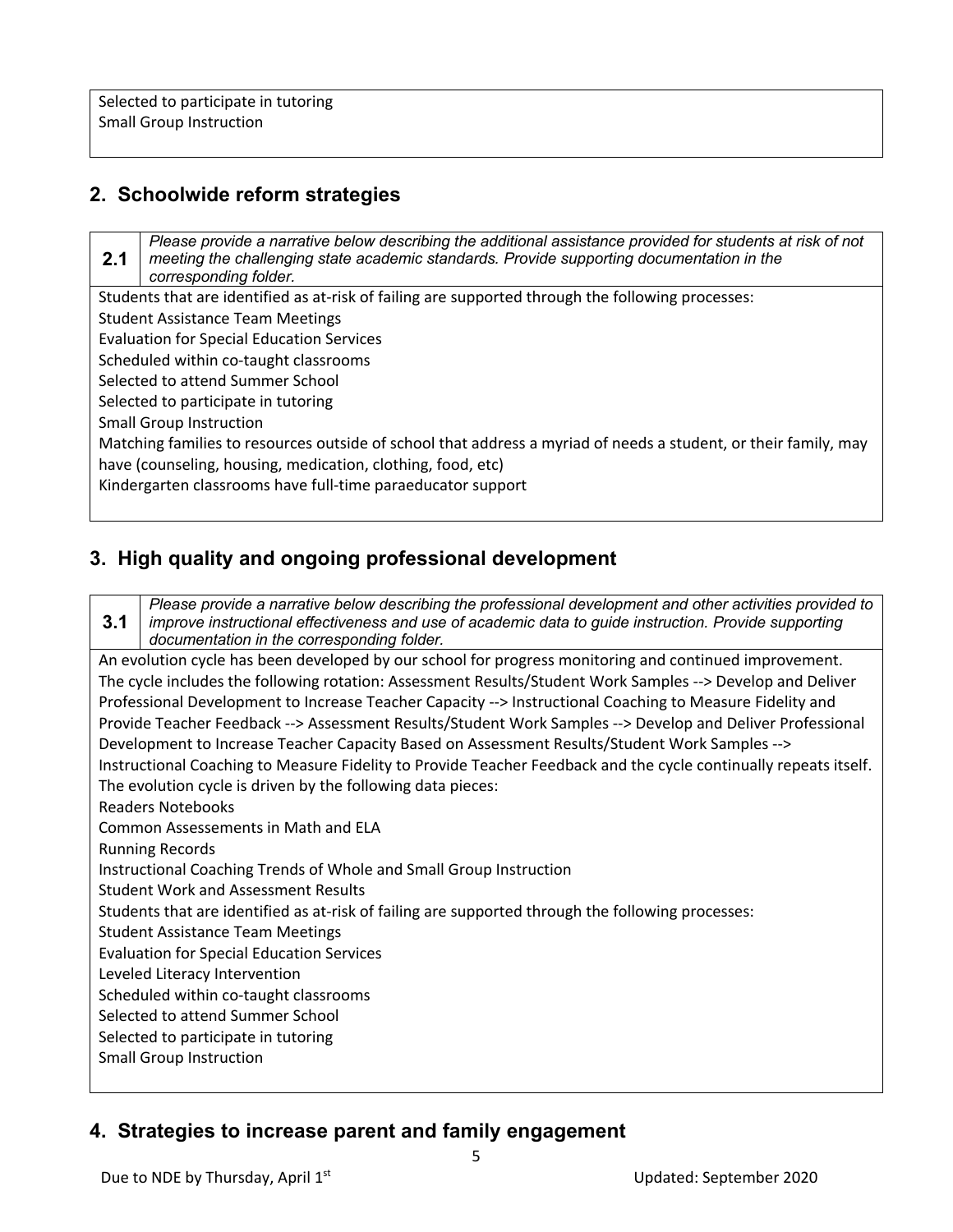**4.1** *Please provide a narrative below describing how the School-Parent Compact was jointly developed and how it is distributed. Provide supporting documentation in the corresponding folder.*

Virtual meetings with parents and guardians provided a platform for collaboration in the development of the School-Parent Compact. The School-Parent Compact will be included in the Student and Family Handbook. This year the document was shared via School Messenger with all Boyd Families.

**4.2** *Please provide a narrative below describing how parents were involved in developing the Title I Parent and Family Engagement Policy or Procedure. Provide supporting documentation in the corresponding folder.*

Virtual meetings with parents and guardians provided a platform for collaboration in the development of the School-Parent Compact. The School-Parent Compact will be included in the Student and Family Handbook. This year the document was shared via School Messenger with all Boyd Families.

**4.3** *Please provide a narrative below describing how and when the annual Title I parent meeting is/was held informing parents of the school's participation in Title I. Provide supporting documentation in the corresponding folder.*

Our initial Title I Parent Meeting occurred January 28, 2020, during our monthly Parent Teacher Organization meeting. On February 25, 2020, our agenda included: Official Title I Notification, Benefits to Staff, Students and Families Title I Offers, Ways to Increase Family Engagement with Title I support, and time for Ideas, Feedback and Input for the Boyd Title I Plan. Helen Cologne, Media Specialist, Briana McLeod-Larsen, School Principal, Beth Taylor, Instructional Facilitator, and parents, Callie Brockman, Ashley Watkins and Lisa Conklin attended.

### **5. Transition Plan**

**5.1**

*Please provide a narrative below describing the school's transition plan for incoming students to support, coordinate and integrate services from their previous program or school (i.e. Headstart and/or other Early Childhood Program to Elementary, Elementary to Intermediate, Intermediate to Middle School, Middle School to High School).*

Boyd Elementary provides opportunities for students, parents and school personnel to support, coordinate and integrate services. Students that attend an Omaha Public Schools Early Childhood Program (Head Start, Prekindergarten, Early Childhood Special Education) or any early childhood program, benefit from the knowledge gained of the student during their time in Early Childhood. Prior to or while attending Early Childhood classes students may be referred for services beyond the general education classroom. For example, Speech and Language support with the school Speech and Langauge Pathologist. If this occurs the student will have an Individualized Education Plan which is followed at any school they attend for Kindergarten. This document, along with communication between the special education supervisor, classroom teachers, early childhood liaisons and parents prior to the start of school also insure that all services are solidly in place. In addtion, the Early Childhood students do not begin school on the first day, this allows the Early Childhood Teachers to complete Home Visits to connect with families and learn about their incoming students. The intial Home Visits are key to the entire process.

**5.2** *Please provide a narrative below describing the school's transition plan for outgoing students as they move onto their next school / program / career. (i.e. Elementary to Intermediate, Intermediate to Middle School, Middle School to High School, High School to Post Secondary Schooling or Career).*

Time is invested to support students to successfully transition from Boyd Elementary to Middle School. In the classroom, teachers increase student accountability for coming to class with the necessary materials, as this will be a major responsibility in Middle School.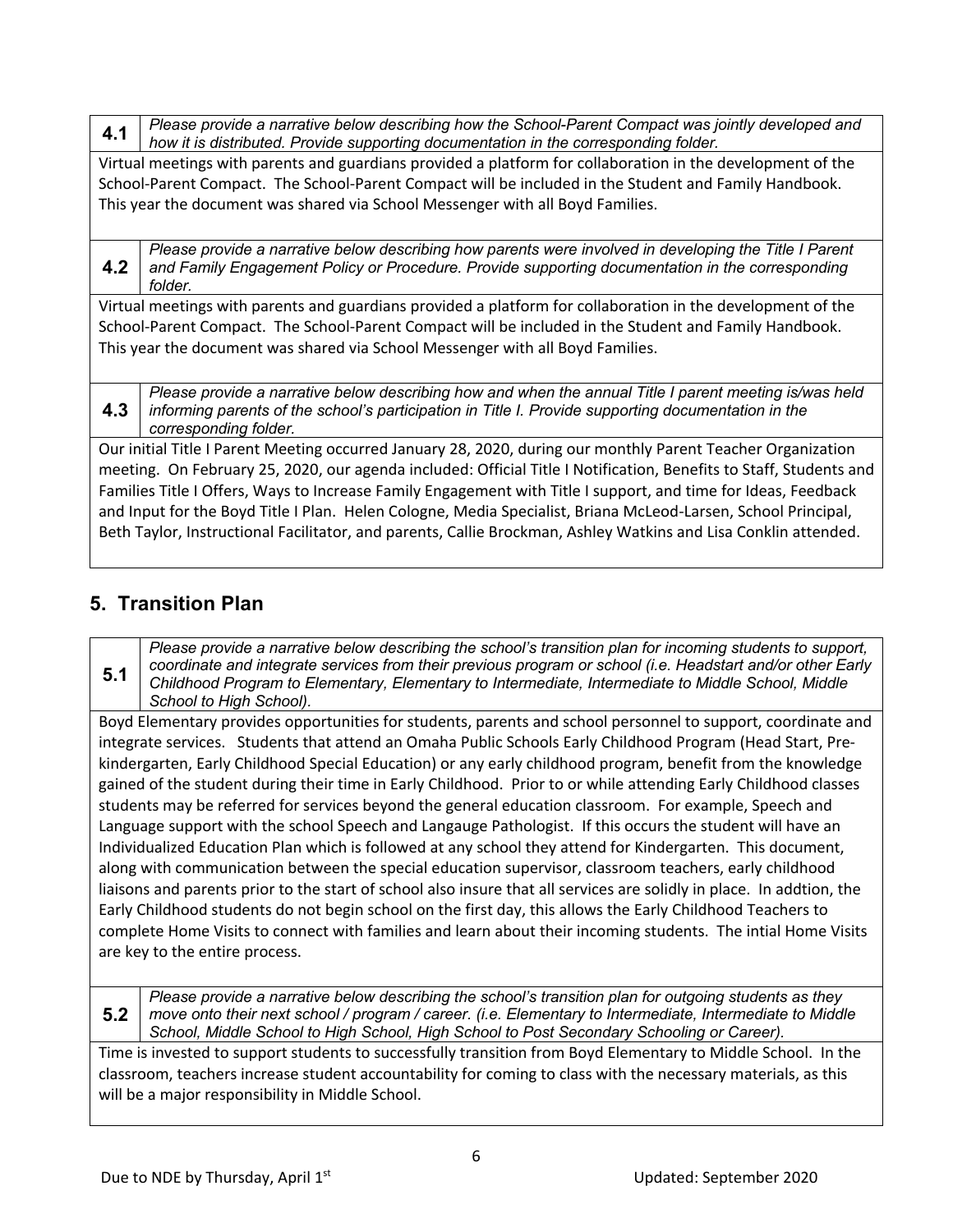The Omaha Public Schools hosts Open House for their incoming Middle School students in the winter and spring prior to their arrival in the fall. Boyd Elemementary advertises these events.

Middle School Counselors visit Boyd to assist with registering for classes.

The Boyd School Counselor teaches transition lessons to all fifth graders at Boyd. The Boyd School Counselor encourages the students that would benefit from Summer School in their Middle School or a Jump Start opportunity to attend. The Boyd School Counselor assists with recommendations and registration.

Specifically, the Boyd School Counselor teaches at least 3 lessons designed to address challenges students will face when attending a new school and meeting expectations more independently. See below for more information about the Unit and Lessons:

A. School Counseling Unit: Transition to Middle School **Grade 5 : Week 28** Lesson Title : Transition - On Your Way to Middle School (Keys to Success) – Part 1

Student Learning Target: (Counselor will write or display the objectives/learning targets.)

1. I can state at least three keys to being successful in middle school.

2. I can state three ways to stay engaged during a classroom lesson

B. School Counseling Unit: Transition to Middle School **Grade 5** : Week 29

Lesson Title : Transition - On Your Way to Middle School (Keys to Success) – Part 2

Student Learning Target: (Counselor will write or display the objectives/learning targets.)

1. I can state at least one way to stay organized in Middle School.

2. I can identify a study technique that may work best for me.

3. I can give one reason to use a planner calendar

C. School Counseling Unit: Transition to Middle School **Grade 5 : Week 30** 

Lesson Title : Transition - On Your Way to Middle School (Keys to Success) – Part 3

Student Learning Target: (Counselor will write or display the objectives/learning targets.)

1.I can state one quick tip for passing in the hallway.

2.I can identify one rule/regulation for the middle school cafeteria.

3.I can name at least two ways to make friends.

The Special Education Resource Teachers at Boyd collaborate with the Middle School Special Education Resource Teachers. The Boyd Resource Teachers will write Individualized Education Plans along with the Middle School Special Education Teachers to insure that the proper goals and interventions are included. The Boyd Resource Teachers will, when it is helpful, visit the Middle School with an outoging 5th grader.

#### **6. Strategies to address areas of need**

**6.1** *Please provide a narrative below describing how the Schoolwide Plan increases the amount and quality of learning time within or beyond the instructional day.* 

The Title I Plan increases the amount and quality of learning time, while increasing student engagement, within and beyond the instructional day in many ways. First, Title I support allows the Boyd Staff to provide extended learning opportunities through tutoring after school. Next, students are provided the use of IXL at home and at school. IXL is a targeted, computer based program based on Nebraska State Standards that allows students to work at their level to achieve proficiency, and with some, advance beyond their grade level content to meet the needs of all students. Teachers now have access to Nearpod, an engaging tool that enhances the student experience with 1:1 Technology and provides real time data for teachers. This crucial data provides opportunities for the teacher to check for understanding, access formative assessment results and adapt instruction. Boyd now has Promethean Interactive Boards with adjustable stands in each classroom, all thanks